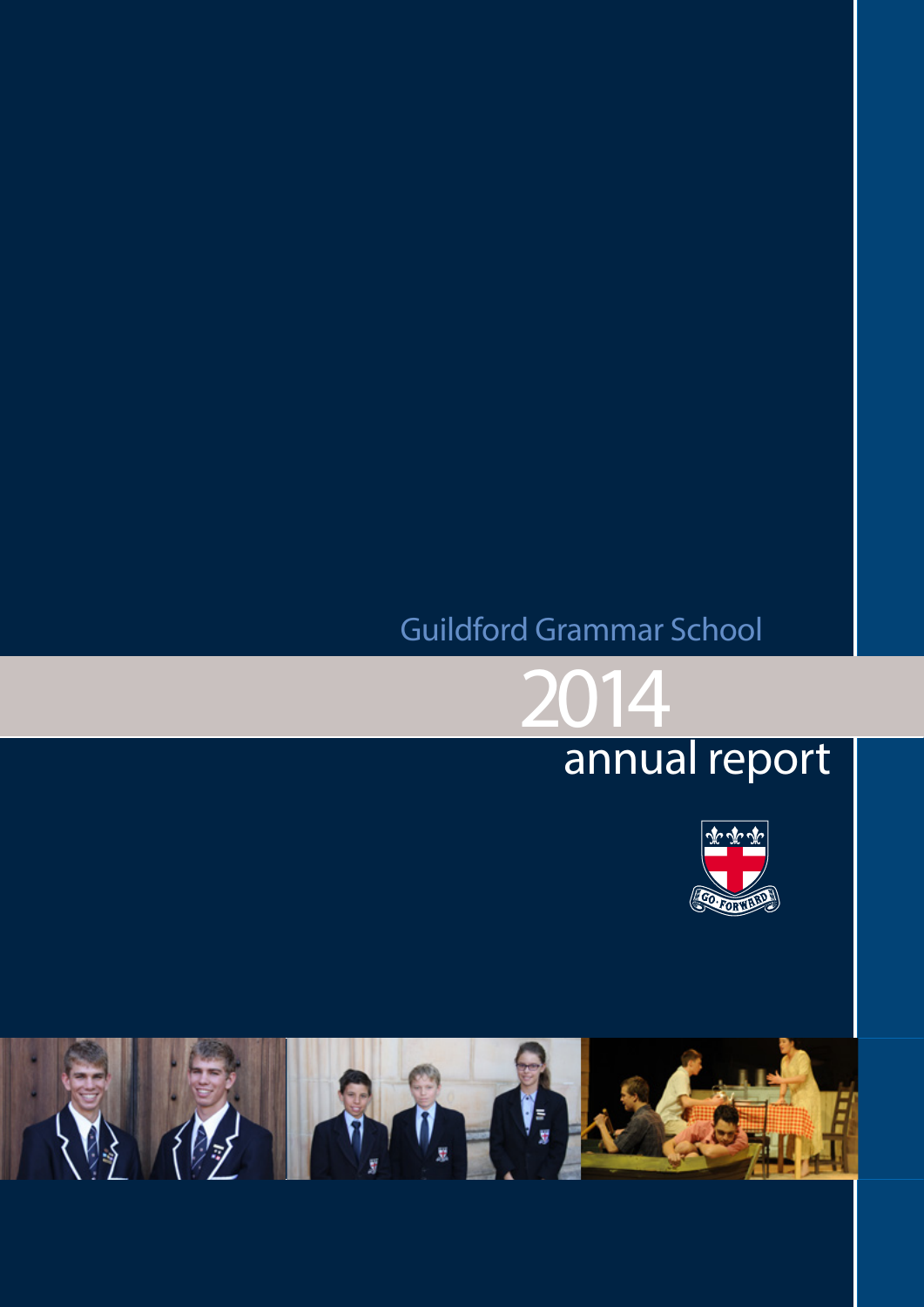

Guildford Grammar School is a prestigious Anglican School established in 1896. The School is magnificently situated on almost 100 hectares along the banks of the Swan River, and houses one of the most beautiful and historical chapels in WA; the Chapel of St Mary and St George. The School has a longstanding reputation for providing a broad-based education for young people and is known for its high academic standards, sporting and cultural opportunities and traditional values. Guildford Grammar School is co-educational from K-6 (490 students) and boys' only from Years 7-12 (750 students). There are boarding facilities for 148 boys from Years 7-12.

Guildford Grammar School is leading the way in 21 Century education, through the introduction of its unique Catalyst curriculum, developed especially for boys in Years 7-9. Catalyst allows young men to participate in a three-year program of electives and projects designed to build on skills that will enable them to contribute to our changing world. Numeracy and literacy are the foundations of the Catalyst BIG skills, with a strong focus on critical thinking, problem solving, teamwork, collaboration and research; skills all highly sought after by 21 Century employers. An innovative new teaching facility has been built to accommodate the flexible learning style of the program.

We offer a wide range of sporting and co-curricular programs, competing in the PSA sporting competition in Rugby, Soccer, Hockey, Cricket, Swimming, Water Polo, Tennis, Volleyball, Cross Country and Rowing. Co-curricular programs include Music, Drama, Chess, Debating, Cadets, Philosothon, Tournament of Minds, Human Powered Vehicle Challenge, Electric Vehicle Challenge, Archery, Fencing and Golf. Throughout the year, students have opportunities to participate in a number of local expeditions and international study tours. Recently groups travelled on a Music Tour to Singapore and regular tours to the NASA Discovery Centre in the United States.

Guildford Grammar School has an open enrolment policy. There is a strong and effective pastoral care structure, through a house system, year group mentors, peer support leaders and the School's Chaplains. The School has a wonderful sense of community with many opportunities for our students, families and staff to participate in the broader life of the School.

Our collaborative team of expert staff are well supported with opportunities for professional development and they actively engage in the continual improvement of our School. We are all dedicated to achieve the School Purpose to inspire students to achieve personal excellence and to be outstanding citizens who work to create a just, loving and peaceful society.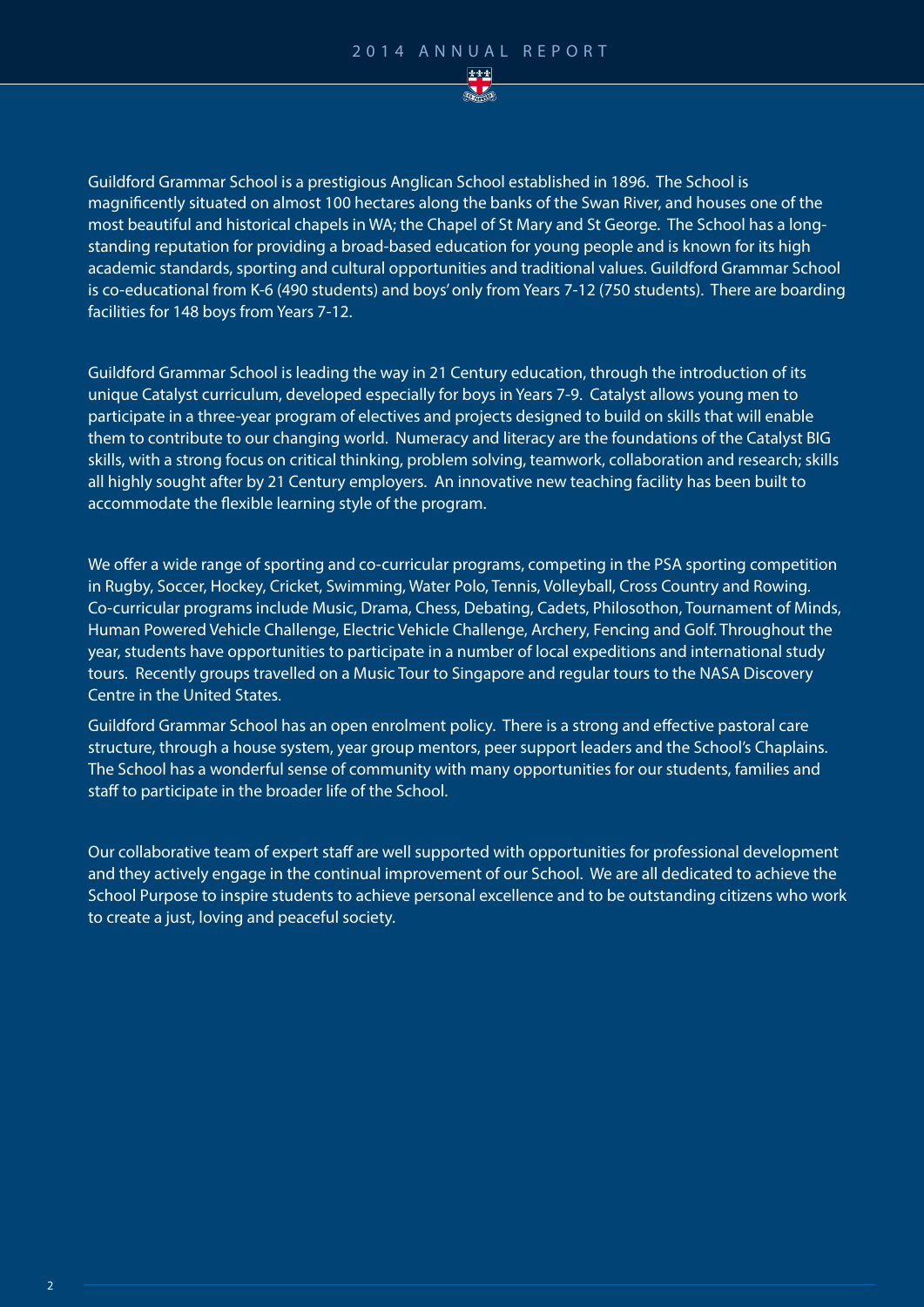

# Headmaster's Report

2014 has been a dynamic and successful year for the Guildford Grammar School community.

There have been a plethora of wonderful academic, artistic, cultural and sporting achievements throughout the year, a sample of which I will share with you below.

Lucas Roosendaal (11He) finished second nationally in the Chinese Bridge Speaking and Writing competition, which qualified him to represent Australia in the finals held in China.

Benjamin Armstrong (11Fr) made the state finals for the Plain English Speaking Competition, placing in the top five students from Year 11 and 12 in the state.

Cassius Hynam (10Be) won his Intermediate Division at the Youth Out Loud Speaking Competition and was also awarded the Charlie Gregorini Memorial Shield for the Best Overall Speaker.

Brayden Gray (11St) was one of two winners of the 2014 Hasluck Leadership Awards presented by Mr Ken Wyatt AM Federal Member for Hasluck. As a result Brayden had the opportunity to travel to Canberra to participate in a leadership program for a week whilst meeting political and community leaders.

Connor Burdan (12Fr) received an excellence award for his commitment to community service at the Royal Life Saving Society of Western Australia's annual community awards night.

Simon McDowall (8SG) was awarded first place in the U15 category for his Baroque style organ performance at the Fremantle Eisteddfod and was invited to participate in the Sydney Organ competition

In the Australian RACI Chemistry Competition, Andrew Chance (8St) received a Special Plaque Award for achieving 100%.

Entering for the first year Matthew Wirth (11Be), Jesse McKenzie (11Sc), Ryan Vallelonga (11St), Matthew Finlayson (11Sc), Ryan Dale (11St), Blake Hillier (11SG) and James Nguyen (11He) finished in third place outright in the Electric Vehicle Challenge. The boys also won a third place award from ECU motorsport for the best engineered and constructed car.

Titan Webster (9Sc), Jaden Dzubiel (9He) and Samuel Martin (9He) finished in second place in the Aurecon Bridge Building competition and received a \$1,000 cheque for the School, which made them even more popular.

In our growing debating program, both our Year 7 (Novice) and Year 11 (Senior) teams reached the final eight of the Western Australian Debating League competition.



The Drama program has traditionally had a strong reputation; however, Head of Arts and Drama, Ms Jane Diamond, continues to take this to another level. Highlights for this year included the mature and moving Senior Production of Cloudstreet, our boys dancing away in the Perth College production of High School Musical, the opportunity to work with guest UK director Peter Reynolds in The Knight of the Burning Pestle as well as productions of The Tempest, The Club and Arthur – the Boy King of Britain.

Once again the School has received strong recognition for our Media Studies program, finishing second nationally in the Bond University Film and Television Awards, with Harry Cassell (12SG) winning the Best Music Video and being awarded a \$30,000 scholarship towards his studies at Bond University in the Bachelor of Film and Television degree.

The School spirit on display at the Head of the River was inspiring with the 2nd VIII, 9B, 9C and 9D crews finishing in first place in their races. The 1st VIII produced their strongest performance of the season at the right time and powered through the field in the last 500m to finish in second place in the Challenge Cup. The 4th VIII and Year 10 Quad also produced strong results, finishing in second place in their races. The Boat Shed finished in second place in the Hamer Cup for the best all-round School on the day in a fine achievement.

Our Golf team won the PSA competition for the fourth time in the last six years. The team, comprised of Liam Purslowe (12Sc), Yanni Keenan (11Sc), David Hyman (11Be), Freddie Cassell (8SG), Samuel Operchal (8Ha), Liam McEvoy (8St), Trentan Davey (10Fr) and Hardi Oosthuizen (9St), played exceptionally well in a challenging, high level competition to bring home the PC Anderson Trophy.

The 1st XI Soccer team made it through to the Veto Shield Schoolboys Soccer Cup final against Canning Vale College, narrowly conceding the game 0-1. Our team never gave up and were praised for their strong team spirit and sportsmanship throughout the competition. The stadium atmosphere was buzzing, with 75 Guildford students in attendance as a passionate and vocal cheer squad.

In the PSA Inters Athletics, Reilly Oliver (9Fr) equalled the PSA record in the U15 200m event in a blistering time of 23.9 seconds, Bradley Fullgrabe (11Be) set inaugural PSA records in the U17 shot put and discus, and the U17 4 x 100m Relay team consisting of Joshua Cipro (11Wb), Ewald Ellis (11SG), Bradley Fullgrabe (11Be) and Callum Lawton (11St) also set an inaugural PSA record. Other boys to win events on the day were Kieren Park (12Wb), Nicholas Palmer (9He) and Harry Ward (8Be).

In the PSA Inters Swimming, William Rollo (12Wb) once again performed at a very high level to record a first place and several other placings in first division events. At the national open water championships in Geelong, William and his brother Nicholas both performed at a very high level to achieve national rankings in their respective age groups.

Zachary Johnson (12Wb) was selected for the Australian Schools Polo team in the 2014 International Polo match against New Zealand.

Toby Digney (9Fr) excelled at the Australian Canoeing National Sprint Championship achieving a gold medal in the K4 500 metres event. As a result Toby was selected in the 2014 Australian Olympic Hopes Canoe Sprint Team.

These fine achievements all reflect the diverse range of opportunities available to students in the School, and the high standard of performance demonstrated within and beyond the School gates.

The centennial celebrations this year for both the Chapel and the Preparatory School were significant milestones in the life of the School.

The stunning performance of Gerard Brophy's commissioned Mass in celebration of the Centenary of the Chapel of St Mary and St George was recorded live by ABC and will long be remembered for its beauty, spirit and emotion. The Choir shone, performing with the stunning voices of the Song Company, William Barton on didgeridoo and Daniel Trocmé-Latter on Organ. We were honoured to have the Governor, His Excellency Malcolm McCusker, in attendance at the concert and my thanks go to Mr David Gething and Ms Anita Fuhrmann for their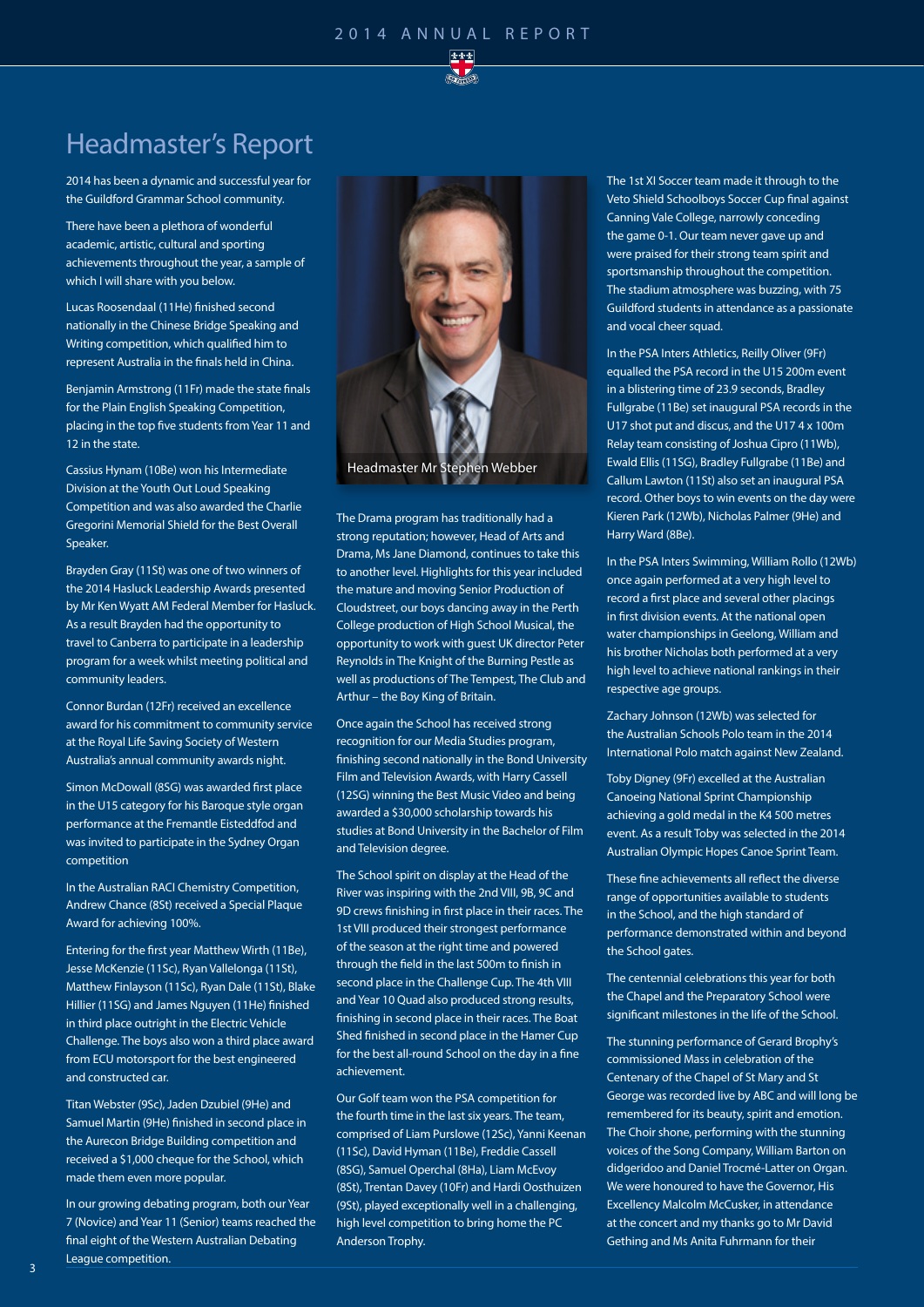outstanding leadership of the Choir, Mr Kieran Hurley for his overall coordination and Father Philip Raymont for his vision for the event.

The Centenary of the Preparatory School was marked by special Centenary Eucharists and a Centenary assembly. Old Guildfordians and close friends Dr Izaak Lim (Sc 94-06) and Dr Alex Wood (He 94-06) entertained us in song and speech through shared memories and embellished characters. A Centenary banner, which Mr Krause and I seemed to destroy unintentionally, and the release of 100 pigeons added to the occasion; however, asking us to cut into two child-replica cakes with a large knife led to the ultimate photo opportunity.

The implementation of key actions in our Strategic Plan has enabled further development and constructive progress throughout the year:

Attracting, developing, retaining and recognising high quality staff in all areas remains a focus for us, and key new appointments have made a significant impact in a short space of time. Director of Outdoor Education, Mr Peter Ashby, has worked with passion and enthusiasm to enhance our program throughout the School and plan for future initiatives, and our Senior School Learning Support provision has been strengthened through the determined work of Coordinator, Ms Ulissa MacDougall-Hull. We continue to attract outstanding candidates to key positions with each appointment bringing new ideas, enthusiasm and a passion to work in the School.

Celebrating our new twin doctors, Dr Clayton Massey and Dr Julie Harris, has provided a fine example of scholarly dedication and persistence to staff and students alike. The number of staff involved in further study is extensive and yet another example of their commitment to professional learning and growth.

Our professional, dedicated and highly committed staff who go well beyond the call of duty will always be our greatest asset.

We remain committed to supporting the academic growth of each individual student and the further development of Dr Brian Hunt's work as Data Analyst has enabled internal and external data on student performance to be tracked.

The successful implementation of Conegt P and Coneqt S has enabled parents and students greater access to their performance results throughout the year as well as providing resource materials online.

The further development of the Strive Academic Talent Development program has seen the introduction of a range of Catalyst program electives, such as Critical and Creative Writing and Nanotechnology, as well as high

level extension classes in Junior Secondary Mathematics and English.

The focus on enhancing a culture of excellence across the School has been supported by our ongoing partnerships with The Pacific Institute and Leading Teams.

With almost all staff having completed the Investment in Personal Excellence Program and 19 staff facilitators now trained, we have run the student PX2 course with all Year 10 students this year.

Darren Harris from Leading Teams has broadened his work this year to include the boarding community, Prefect group and a trial program with two Year 11 House groups that we plan to implement with other groups in 2015. The student developed 3G motto of United, Professional and Hard in relation to behaviours that they expect of each other in our sporting programs has been further embedded and has gained greater traction. Staff addresses at assemblies on each of our values of excellence, respect, integrity, spirituality, team-work and compassion have been powerful and moving and link across readily to the 3G motto.

A framework of essential sporting skills for every PSA sport has been developed and work with coaches in 2015 will focus on developing this program. Mr Jeffrey Giles will be working in the position of Director of Athlete Development in 2015 as he continues to coordinate our programs across the School in this important area.

The omnipresence of digital media in our lives and the growing corporate use of trans-media are trends that will have a significant impact on the lives of our students into the future. The development of a Media Centre of excellence, with Mr Brad Minchin appointed as Director, will enable partnerships with tertiary providers and business to enhance the educational experience for our students in this continuously changing space.

Year 6 to 12 students recently completed the Gallup Student Survey, which focuses on hope, engagement and well-being. Key themes from the results will be shared with the community early next year. Interestingly, studies in the US have indicated that hope as a measure is a more reliable predictor of future success than any school based GPA or SAT examination rating. Our goal is to track the poll results over time as we implement changes that address areas identified as being significant. Apart from the academic rigour applied by Gallup in selecting the key questions, it was reassuring to note the direct link to these items and our School purpose.

The Old Guildfordians Association continues to provide strong support to the School and I thank President, Denys Warren, and all members of the

committee for their contribution this year. One of our coolest OGs, recording artist N'Fa Jones, went one better this year by attending our leavers' assembly in person and performing for the Year 12 students, which will long be remembered.

I thank all Fellows of Council for their wonderful contribution throughout the year and in particular thank Mrs Vanessa Moss, Mr Ron Gamble and Prof. Helen Wildy for their extensive service and enthusiastic support over many years. They have each offered their talent and gifts freely and have enriched the life of the School. Chair, Michael Abbott, has led the Council with distinction and integrity and has provided amazing support to me personally during my initial years as Headmaster. I cannot thank him enough for the time and commitment he has given to the School, at times in challenging circumstances. Michael will step back from the role at the end of this year, to be Vice-Chair in support of Mr Mitchell Wells, who will be our new Chair of Council.

Our parent community is highly engaged and thoroughly enjoy contributing to the School. My thanks to all parents who have provided support during the year in a large variety of ways through FOPS, FOSS and the BPA. In particular I thank Presidents, Sheri-lee Knoop-Bender, Ruth Warden and Monique Brown for their leadership of the respective groups. I thank P&F President, Danielle Norrish, for providing such wonderful service throughout the year, particularly in enabling clear and honest communication between the School and parent body at key times.

The Year 12 class of 2014 have led the School with distinction, and being the half-cohort and a smaller group, they have developed strong bonds of friendship and demonstrated unity. I acknowledge the servant leadership displayed by the Prefect group and in particular Captain and Vice-Captain of School Fraser and Gavin Pensini. Whilst unique individuals in their own right, the boys share a common humanity, humility and grace that has greatly enriched the School. They embody the values of the School and have provided a powerful role model for the younger students to emulate. Thank you to the Year 12 students for their wonderful contribution as they move on to embark on future challenges.

In a world of increasing complexity and technological change it is essential that we educate and support our youth to be critical and creative thinkers who know themselves well, their strengths and what they can personally offer, as well as their understanding of their interconnectedness and responsibility to each other and their community.

Mr Stephen Webber Headmaster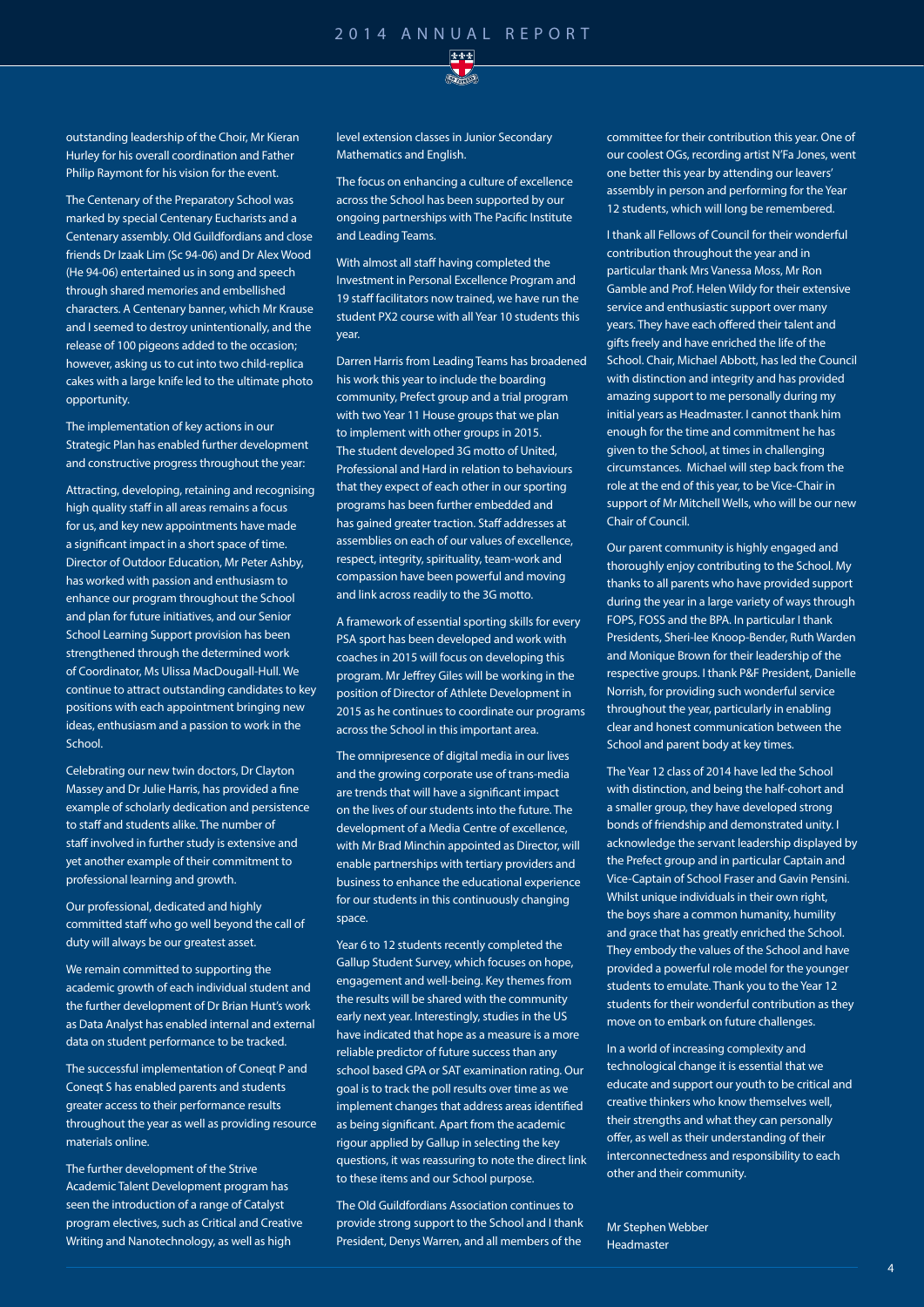

# School performance indicators

| <b>Staff Absences</b>           |            |  |  |
|---------------------------------|------------|--|--|
| <b>Bereavement Leave</b>        | 30.5 days  |  |  |
| Carers Leave                    | 130.5 days |  |  |
| <b>Excursions</b>               | 106 days   |  |  |
| Leave Granted                   | 70 days    |  |  |
| <b>Medical Appoint</b>          | 89 days    |  |  |
| <b>Meetings</b>                 | 80.5 days  |  |  |
| <b>Professional Development</b> | 262 days   |  |  |
| Personal Leave                  | 102.5 days |  |  |
| <b>Sick Leave</b>               | 285 days   |  |  |
| Camp                            | 130.5 days |  |  |
| <b>Meetings</b>                 | 75 days    |  |  |

#### Workforce distribution

Guildford Grammar School has one staff member that identifies as being Aboriginal/Torres Strait Islander.

| Workplace profile and distribution by gender     |                         |                          |
|--------------------------------------------------|-------------------------|--------------------------|
| Category                                         | female                  | male                     |
| Headmaster                                       |                         | 1                        |
| Head of School                                   |                         | $\overline{2}$           |
| <b>Deputy Heads of School</b>                    |                         | $\overline{\phantom{0}}$ |
| <b>Heads of Faculty</b>                          | 3                       | $\overline{7}$           |
| <b>Heads of House</b>                            | $\overline{4}$          | $\overline{4}$           |
| Heads of Halls of Residence                      |                         | $\overline{2}$           |
| <b>Senior Managers</b>                           | $\overline{2}$          | $\overline{4}$           |
| <b>Senior Teachers</b>                           | 6                       | $\overline{3}$           |
| <b>Teachers</b>                                  | 44                      | 33                       |
| <b>Education Assistants</b>                      | 14                      | $\mathbf{1}$             |
| Peripatetic Music Teachers                       | $\overline{\mathbf{3}}$ | 9                        |
| <b>Health Professionals</b>                      | $\overline{7}$          |                          |
| <b>Other Managers/Administrators</b>             | 5                       | 3                        |
| Administrative, Maintenance and Support<br>Staff | 53                      | 31                       |

# Staff qualifications – Senior School

#### Senior Administration

Headmaster: Mr S Webber BSc GradDipEd MEd MACE Bursar and Secretary to the Council: Mr K A Peters MBA (HRM) ACA GradDip Mgt NZ Dip Bus Dip MI MAICD AFAIM CAHRI AAIPM CSA(Cert)

Head of Senior School: Dr C J Massey EdD MEd BEd DipT MACE Assistant Head of Senior School: Mr P B Benzie MA BEd AssIndArts Director of Teaching & Learning: Dr J Harris BScHons MEd PGCE PhD Director of Catalyst: Mr G F Lawson BPHE DipEd GradDip HRM

#### Academic Staff

Mr I Adcock BAHons Bus Studs PGCE Ms L S Allen BA Psych DipEd Mr S R Angell BAEd BEd Mr P R Ashby DipT BEd GradDipAppSc Ms S Bannister BEd, BMassComm Miss J Bevan BAEd BA Mr G Blick DBA Bed DipHMR CertEd Mrs D J Chamberlain BA Hons PGCE Mr J Cheah BA DipEd Mr A J Creuzot BA GradDipEd Mr S A Davy BEd Miss M Delfos BSc BEd Mr M P Dell BScHons GradCertEd Mr A A Derums M VisArts GradDipEd BFA Mrs J Diamond BEd Drama & Dance Mr C B Dymock BA BEd Mr Q R Edmonds BA ADPA GradDipEd Mr B J Evans BCom GradDipEd Mrs L N Felstead BEd BCArts Mr L N Fernandes BPhysEd DipT Mr J A Field BA PGCE UNISA Mrs S Forward BA GradDipEd Cert 4 Community Services Mr G R Foster GradDipEd BAppSc HTCert Mr I P Frame BPhysEd DipT HC Mr G P Gallo BEd DipT Ms L M Gemell Mr D R Gething MA BMus GradDipEd Mr J J Giles BScHons GradDipEd Miss E J Goforth BAHons DipEd Mr V W Graham BA GradDipEd Ms B I Gratte DipT GradCertCareerDev, Tertiary & Adult Education GradDipCareer Dev Mr A J Handley BEd Sec Cert IV TAE CMT Mr G Hartley MA CertEd Mr R Heyes BScHons PGCE Mr R J Higgins BSc DipEd HTCert Ms K M Holloway BEd BA Mrs M Humphreys DipAppLing Dr B J Hunt PhD BScHons GradDipEd Mr K Hurley BA GradDipEd Miss G Jamieson BScHons GradDipEd DPsych Mr L S Jones BA Mr N L Jones MEd BEd Mr D R Lampard BSc GradDipEd Miss A S Lang BAHons PGCE Ms J J Leah BSc GradDipEd Mr S Lumbus BAppSc GradDipEd Mrs S Macdonald BSc GradDipEd Ms U O Macdougall-Hull BAEd MEd Mr R J Manson DipT BEd PGradDipAppSc MEdAdmin Ms H Mao BAHons BEd MA Mr A Mayhills BA BEd CELTA Mrs L S McGuire BCom DipEd Mr B M Minchin BCom BEd Mr MT Miolin DipT BEd MA Bus Mrs L T Morien GradDipEd BArchHons BEnvDesign Mr D B Moss BSc DipEd Mr C A Naylor BSc PGradHDE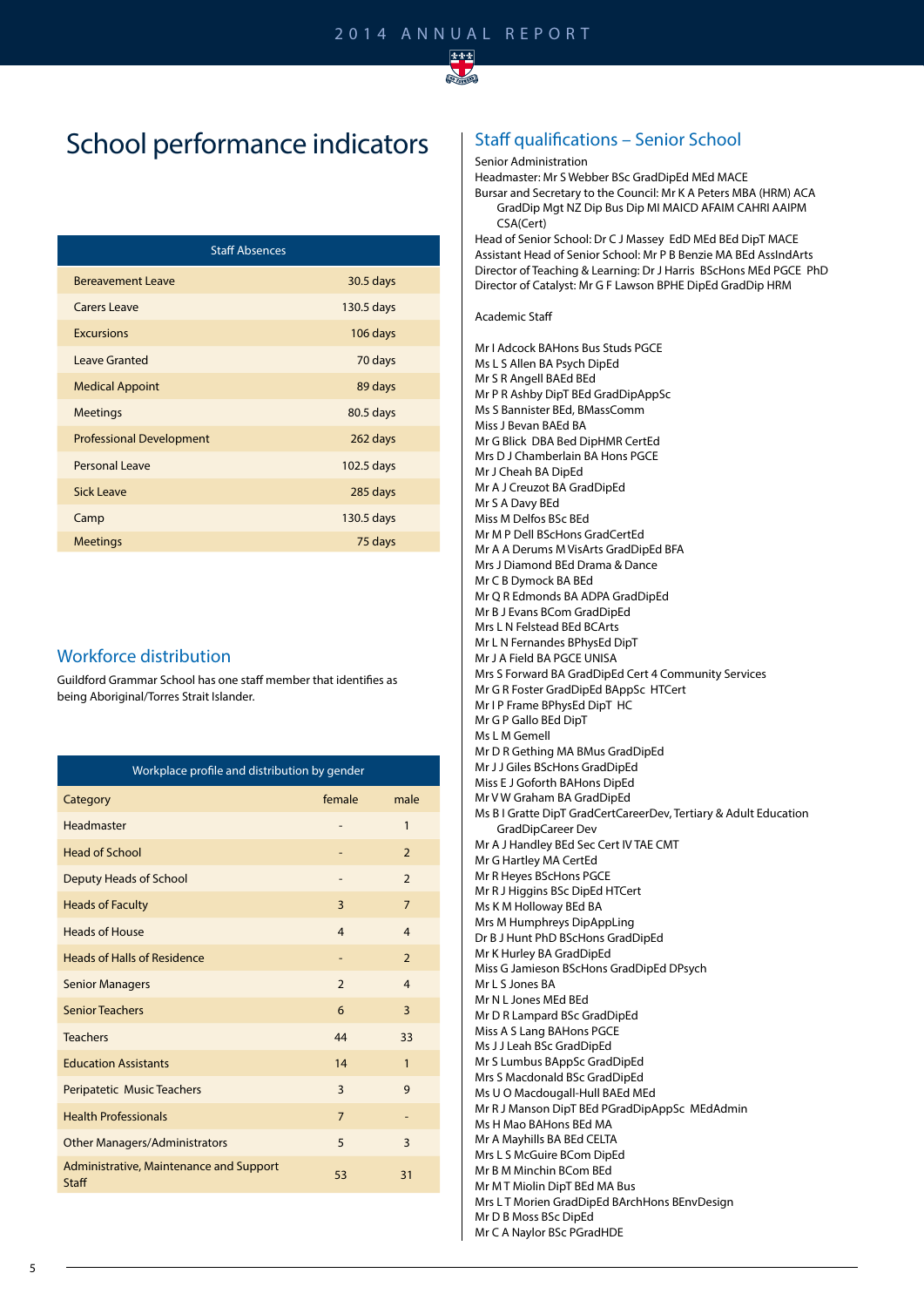Mr B A Nilsson BA GradDipEd Ms R E Notte BA BEd Mr P D Orriss BAEd DipT Ms J Patriquin MCouns BEd BScHKIN Mr J O Perrin BAHons PGradCertEd Ms F L Perring MBA BScHons GradDipEd Mr M J Pervan BMusHons Mr N G Phillips BSc DipEd Mrs K S Powell BA BEd Ms M Pritchard AssDipAppSc GradCertinfoServ Mr M C Prosser BBus GradDipEd Mrs C Puddicombe BA DipEd MA Ms C J Reed BA DipT Miss A J Roberts BSc GradDipEd Mr T Roost BBus GradDip Ed Ms J H Rumble BA BEd Mr R A Shaw MSc BScHons BEd PGCE Mr M E Spicer BA BEd Mr S Styles DipEd DipMus Mr G Swan BEd Mr M K Tolomei BAEd DipElectrotec Mr J J Tooby Mrs L E Truscott BEdHons Mr G D Valentine BSc BEd Mr M Weston DipT BEd Mr M T Weston BA GradDipEd Mr A S Wildman BAHons Grad DipEd AIFA MBII Mr T P Wilson BEd

Chaplaincy Rev Dr P Raymont BA BEdStud MEd PhD MACE MAPHA FRSA Rev L M Perkins DipAnglicanOrders GradDipEd MTheo

THE PREPARATORY SCHOOL Administration Head of the Preparatory School: Mr J Krause BPrimEd MACE Deputy Head of the Preparatory School: Mr R H Budler PTD HDE MEd Deputy Head Curriculum: Mr S G Edgar BA BEd

#### Academic Staff

Dr J Baayens BPsych DipEd MEdPsych DEdPsych Mr R A Baynes BA BEdHons MEd Miss K Bernic BA BEd Mrs L M Budler PTD HDE Mr N J Christie BASc GradDipEd Miss S Coker BA Ms B E Cooper DipT Mr S M Day BEd Mrs E R de Jong BEd ECS Dr A G Fuhrmann PhD BMusEdHons Mrs V J Fuller BEd DipT Mrs L T Gass High DipEd PGradDipRem Ed Mr D Griffiths BSc GradDipEd Mrs J L Griffiths HighDipEd Mrs D G Harris BA Miss F M Heald BEd Miss C E Hemelaar BEd BA Med GradDipEarly Childhood GradDipSpecial Needs Mrs K E Hewett BA Miss A Hurley BAHons PGCE Mrs M Jackson BAEd GradDipEd Mrs L M Jones BEd Mrs S E Judges BA GradDipEd

Mrs S F Lamond BEd DipT Ms A E Liggett BEd Mr D M Macdonald BSc DipEd MHist Mrs J E MacLachlan DipT Bed Miss M May BEd Mrs G C McEwen BEd DipT Cert Art TC Miss S Milhinch BEd Miss K O'Brien BAHons GradDipEd Mrs C Ray DipT QTS Ms M A Roberts Bed DipT Mr D G Taylor BA GradDipEd Mrs T R Teuchert BEd DipT Ms B J Tracey BEd Mrs T Tupling BEd Mrs J R Utley DipT BEd Miss B A Vance BEd Mrs C J Wall BEd Mrs J M Weston DipT BEd

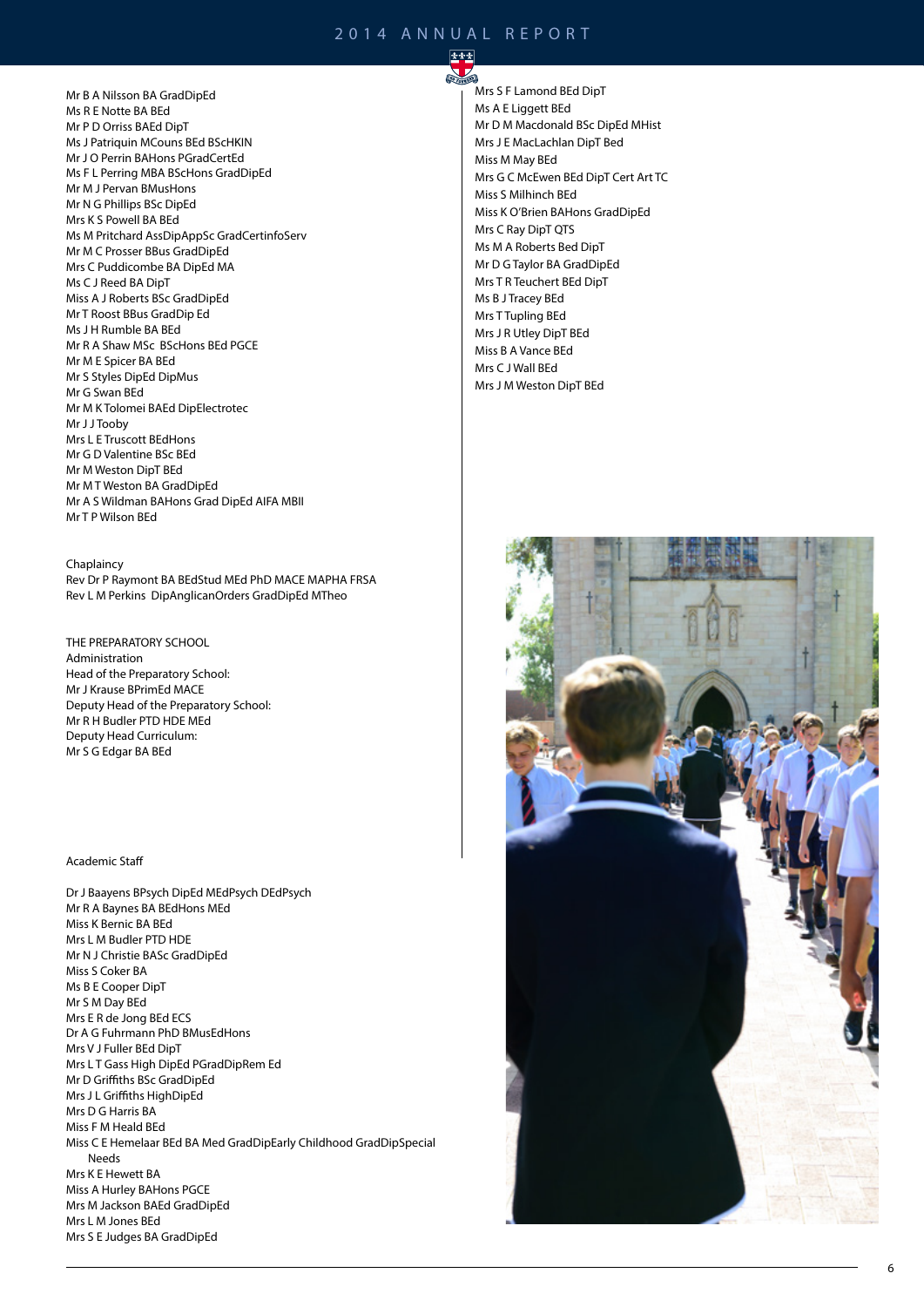

# Key student outcomes

# NAPLAN 2014

Guildford Grammar School's mean performance across all testing domains for all cohorts is above both state and national mean performances.

| Mean Performance for Guildford Grammar School, State, National |     |              |                 |
|----------------------------------------------------------------|-----|--------------|-----------------|
| Reading                                                        | GGS | <b>State</b> | <b>National</b> |
| Year <sub>3</sub>                                              | 455 | 407          | 418             |
| Year 5                                                         | 543 | 492          | 501             |
| Year 7                                                         | 578 | 544          | 546             |
| Year 9                                                         | 611 | 585          | 580             |
| Writing                                                        | GGS | <b>State</b> | National        |
| Year 3                                                         | 426 | 397          | 402             |
| Year 5                                                         | 505 | 465          | 468             |
| Year 7                                                         | 532 | 514          | 512             |
| Year 9                                                         | 582 | 560          | 550             |
| <b>Grammar and Punctuation</b>                                 | GGS | <b>State</b> | <b>National</b> |
| Year <sub>3</sub>                                              | 455 | 413          | 426             |
| Year 5                                                         | 535 | 495          | 504             |
| Year 7                                                         | 570 | 543          | 543             |
| Year 9                                                         | 600 | 574          | 574             |
| Spelling                                                       | GGS | <b>State</b> | <b>National</b> |
| Year 3                                                         | 426 | 403          | 412             |
| Year 5                                                         | 524 | 492          | 498             |
| Year 7                                                         | 558 | 543          | 545             |
| Year 9                                                         | 590 | 582          | 582             |
| Numeracy                                                       | GGS | <b>State</b> | <b>National</b> |
| Year 3                                                         | 472 | 392          | 402             |
| Year 5                                                         | 529 | 480          | 488             |
| Year 7                                                         | 594 | 545          | 546             |
| Year 9                                                         | 628 | 591          | 588             |

= significant positive performance

# Cohort Growth over Time

Analysis of data for each cohort over time reveals strong growth across almost all domains for each year group

#### Year 3

- Whilst comparison data is not available for this year group, mean results across all domains are above both state and national figures.
- Mean performance in all domains other than numeracy are above similar school mean performance.



#### Year 5

- Year 5 GGS mean results across all domains are above state and national mean results.
- Mean performance in all domains other than grammar and punctuation are above similar school mean performance.
- There exists a greater trajectory of growth in numeracy and spelling in comparison to state, national and similar school data. Positive growth in numeracy is particularly significant.

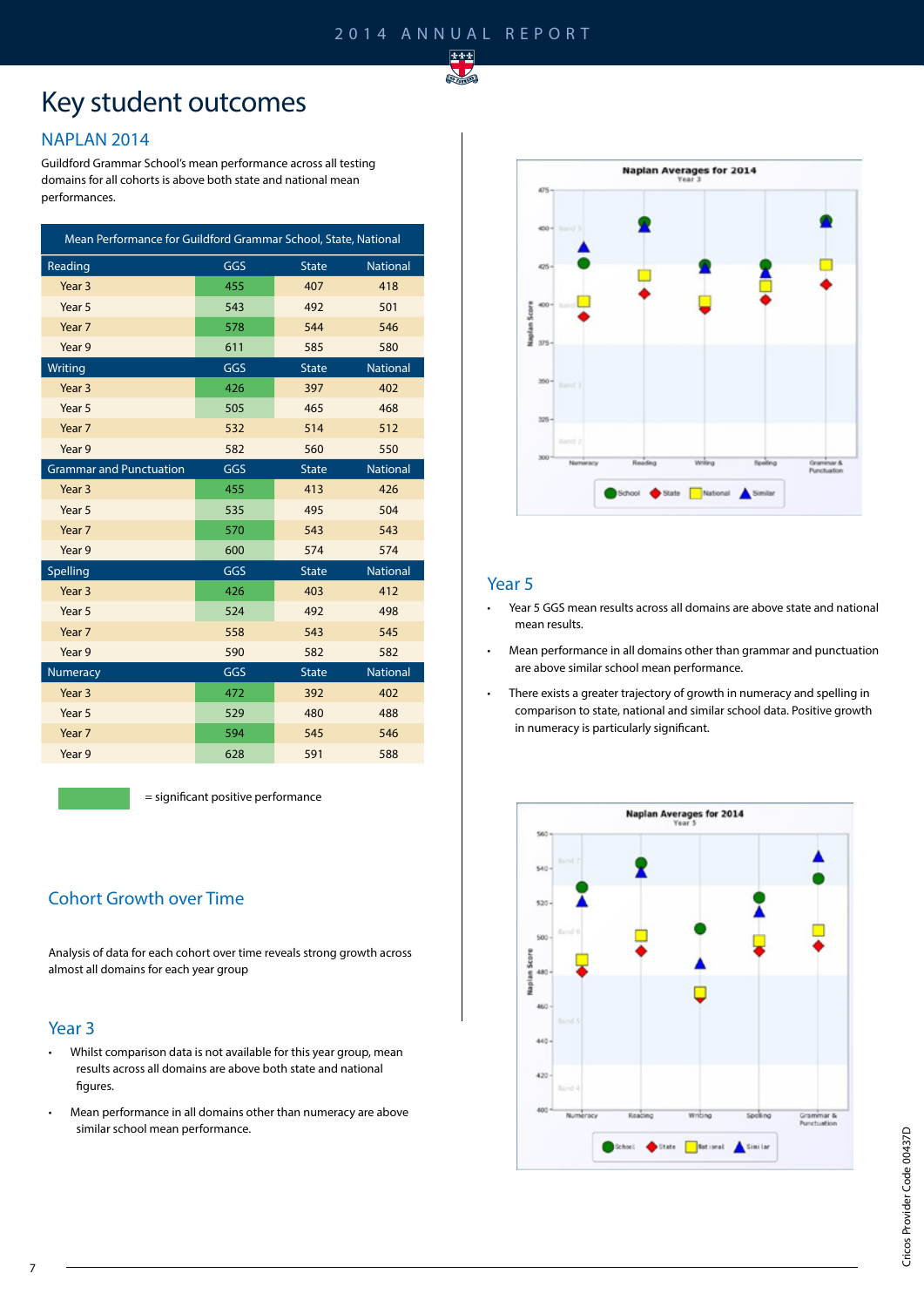



### Year 7

- Mean cohort growth across all domains exceeded that of state, national and similiar school mean growth performance.
- Mean cohort growth is particularly strong in numeracy, grammar and punctuation.





### Year 9

- Mean cohort growth across numeracy, reading, writing and grammar and punctuation exceeded that of state and national mean growth performance.
- Mean cohort performance in spelling showed less growth than state, national and similar school mean cohort performance.
- There exists a greater trajectory of growth in reading and writing in comparison to state, national and similar school growth data. Positive growth in writing is particularly significant.

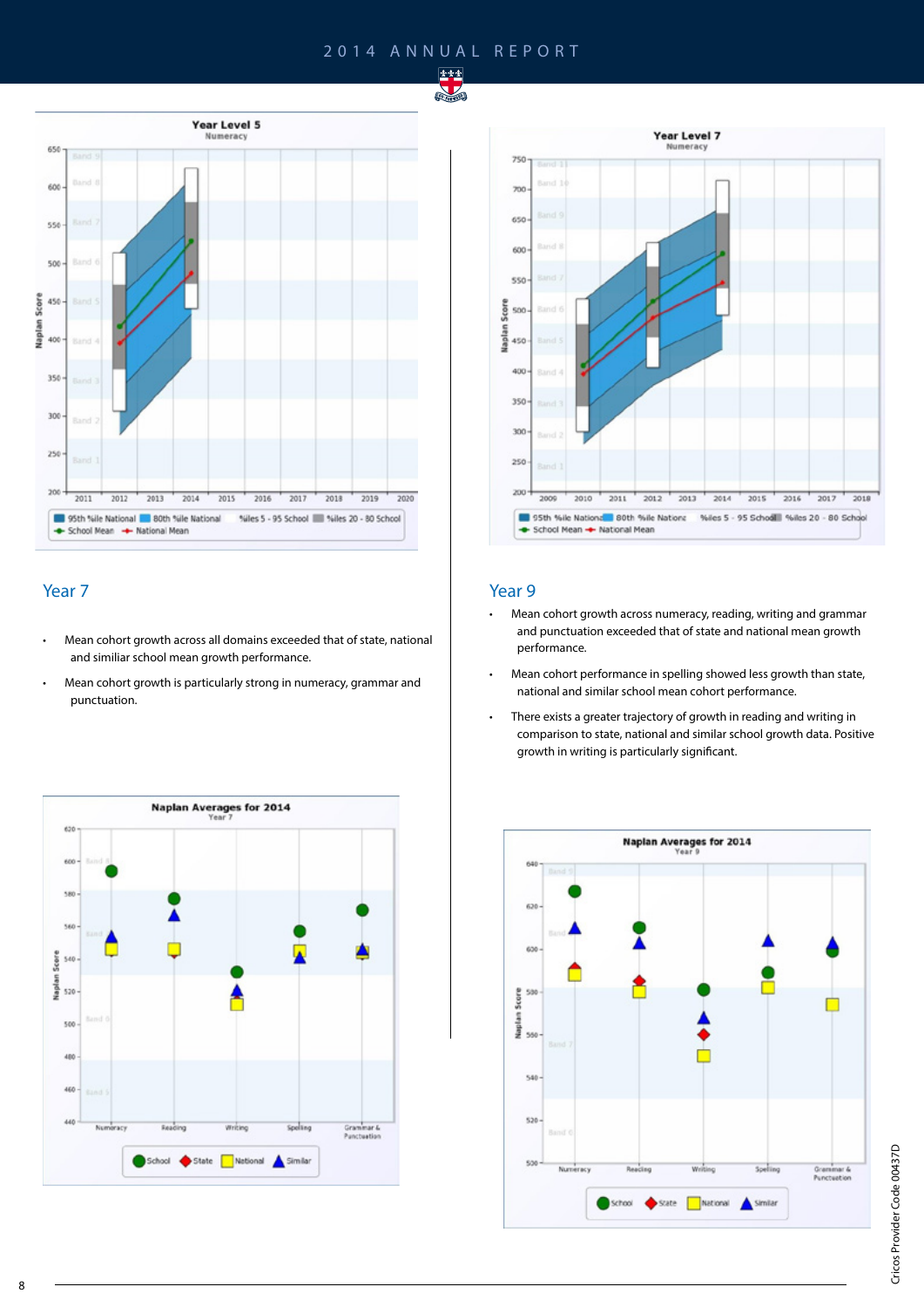



# Year 12 Leavers Destinations



Pleasing academic achievement was again a feature of our results, with 11 boys (16% of the boys sitting four or more Stage 3 examinations) achieving an ATAR above 90, ranking their results in the top 10% nationally. Two of these boys achieved an ATAR of 97.5 or more, placing them in the top 2.5% Australia-wide. These boys have the honour of entering Guildford Grammar School's Academic Honour Guild (previously known as the 400 club).

A snapshot of the Class of 2014 reveals:

- 83 % of all Guildford Grammar School Year 12 students achieved an ATAR
- 11 (16 %) students achieved an ATAR above 90
- A further 19 students (28%) achieved an ATAR of between 80 and 89.95
- The median ATAR of students applying for University was 78.3

It is pleasing to note that 30 students out of 69 (or 43.5% of Guildford Grammar School students who sat four or more examinations ), were placed in the top 20% of the state using the ATAR as the measure.

### VET results

Guildford Grammar School was ranked joint 1st in the state based on the percentage of VET students who achieved a Certificate II or higher qualification in Year 12. 100% of our VET students achieved a Certificate II or higher. These boys completed their Certificate courses in addition to their regular Year 12 program.

# Secondary Graduation

100% of our boys achieved secondary graduation.

### University Entrance

95% of Guildford Grammar School students were offered a place at the University of Western Australia, Curtin, Murdoch or Edith Cowan in first round University offers.

# Sources of Income

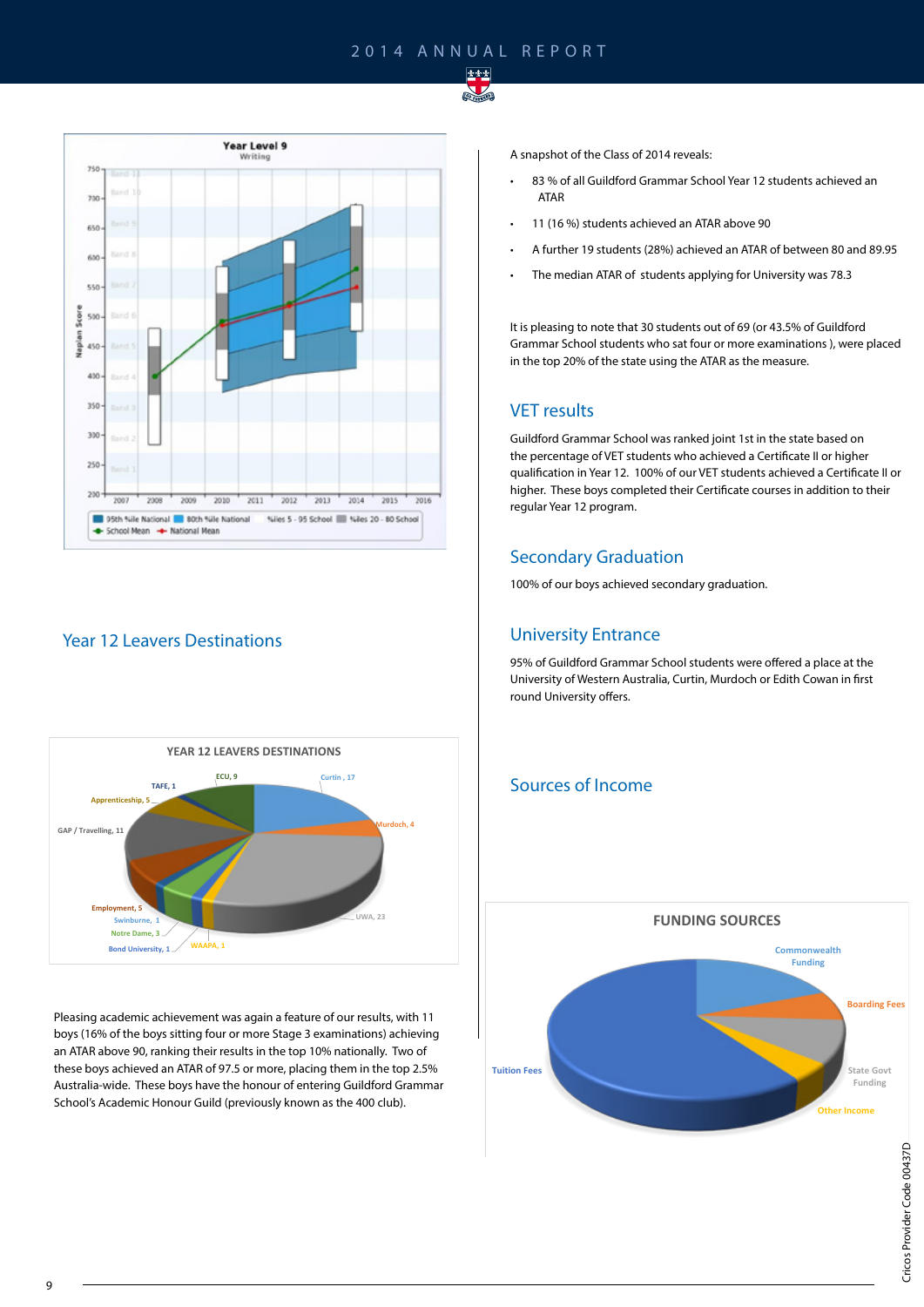

#### Non – Attendance

The School has a non-attendance management system for daily absentees. Following a student being recorded as absent from a class without an explanation the School Marshal will then contact the parent ( or guardian ) via telephone and email. Senior Administration would also be involved in the process if a student is away for a medium to long term period

| <b>Attendance Rates 2014</b> |           |  |  |
|------------------------------|-----------|--|--|
| Year                         | Attedance |  |  |
|                              | Rate      |  |  |
| <b>Pre Primary</b>           | 94.33     |  |  |
| Year 1                       | 94.96     |  |  |
| Year <sub>2</sub>            | 94.80     |  |  |
| Year <sub>3</sub>            | 96.10     |  |  |
| Year 4                       | 95.43     |  |  |
| Year 5                       | 95.32     |  |  |
| Year <sub>6</sub>            | 96.31     |  |  |
| Year 7                       | 95.33     |  |  |
| Year <sub>8</sub>            | 95.93     |  |  |
| Year 9                       | 95.16     |  |  |
| Year 10                      | 94.40     |  |  |
| Year 11                      | 95.55     |  |  |
| Year 12                      | 94.58     |  |  |

#### Parent, student and teacher satisfaction

Communication between the School (teachers and administration), parents and students is ongoing. The pastoral care and academic leaders within the School are in constant contact with parents and vice versa regarding issues that may arise, are likely to arise or have arisen. Issues of dissatisfaction are raised in these or other forms of communication that take place on a daily basis. Informal surveys are undertaken by teaching staff on a regular basis, exit surveys and interviews form part of the feedback mechanisms for the School. The Parents' and Friends' Association is another vehicle for feedback.

In 2014, Guildford Grammar School conducted the Gallop Student Poll, which tracks hope, engagement and well-being of students in Years 5 through 12.

# Parent Survey – Quotes and Statistics

- Thank you Guildford Grammar School for helping my boys turn into wonderful young men and giving them the confidence and skills to move forward with their lives.
- I am extremely happy with the way Guildford Grammar has nurtured and extended my child in all aspects of his "self". His confidence, enthusiasm and consideration of others is often noted by others and I am sure the school has a lot to do with this. I would not hesitate to recommend Guildford Grammar to other parents.
- My son is truly happy at Guildford Grammar Schooland is definitely striving to achieve his personal best. He enjoys the recognition for his hard work from the school and is proud of his achievements. We canvassed a few schools for our son and have no doubt that Guildford Grammar School was/is the best fit for him.
- Attendance *Attendance Attendance Attendance Attendance Attendance Attendance Attendance Attendance Attendance Attendance Attendance Attendance Attendance Attendance* understanding and support, whatever someone's personal circumstances are and I personally, am very grateful to the School for the opportunity my son is being given to get a good foundation for the rest of his life.
	- We have been made to feel a huge part of Guildford whilst our boys have attended the school and after leaving as well. I would definitely recommend the School to other parents. I feel sad that our time at Guildford comes to an end this year.

#### Parent Survey Data Snapshot

| 490 respondents                                                                       |                          |        |                |                 |       |
|---------------------------------------------------------------------------------------|--------------------------|--------|----------------|-----------------|-------|
|                                                                                       | <b>Strongly</b><br>agree | Agree  | <b>Neutral</b> | <b>Disagree</b> |       |
| How well do you think the school performed in relation to Pastoral Care?              |                          |        |                |                 |       |
|                                                                                       | 37.35%                   | 45.10% | 14.69%         | 2.04%           | 0.82% |
| Please rate the School with regards to the support given for your child's<br>learning |                          |        |                |                 |       |
| Teachers treat my<br>child fairly                                                     | 42.24%                   | 43.88% | 10.82%         | 2.24%           | 0.82% |
| In my contact with the School                                                         |                          |        |                |                 |       |
| The Portal has<br>been an excellent<br>additional<br>communication<br>tool            | 32.45%                   | 37.14% | 22.04%         | 5.92%           | 2.45% |
| I would<br>recommend the<br>School to other<br>parents                                | 53.06%                   | 32.65% | 10.20%         | 2.04%           | 2.04% |

#### Staff Survey Snapshot

|                                                                                                                          | <b>Strongly</b><br>agree | Agree | <b>Neutral</b> | <b>Disagree</b> | Strongly<br>disagree |
|--------------------------------------------------------------------------------------------------------------------------|--------------------------|-------|----------------|-----------------|----------------------|
| Guildford<br><b>Grammar School</b><br>is a professional<br>workplace.                                                    | 36%                      | 52%   | 8%             | 1%              | 3%                   |
| I get personal<br>satisfaction<br>from my role<br>at Guildford<br>Grammar School.                                        | 37%                      | 49%   | 10%            | 3%              | 1%                   |
| At Guildford<br>Grammar School,<br>staff are provided<br>appropriate<br>opportunities<br>for professional<br>development | 44%                      | 40%   | 11%            | 3%              | 2%                   |
| I enjoy being<br>part of Guildford<br><b>Grammar School</b>                                                              | 49%                      | 38%   | 10%            | 3%              | 0%                   |